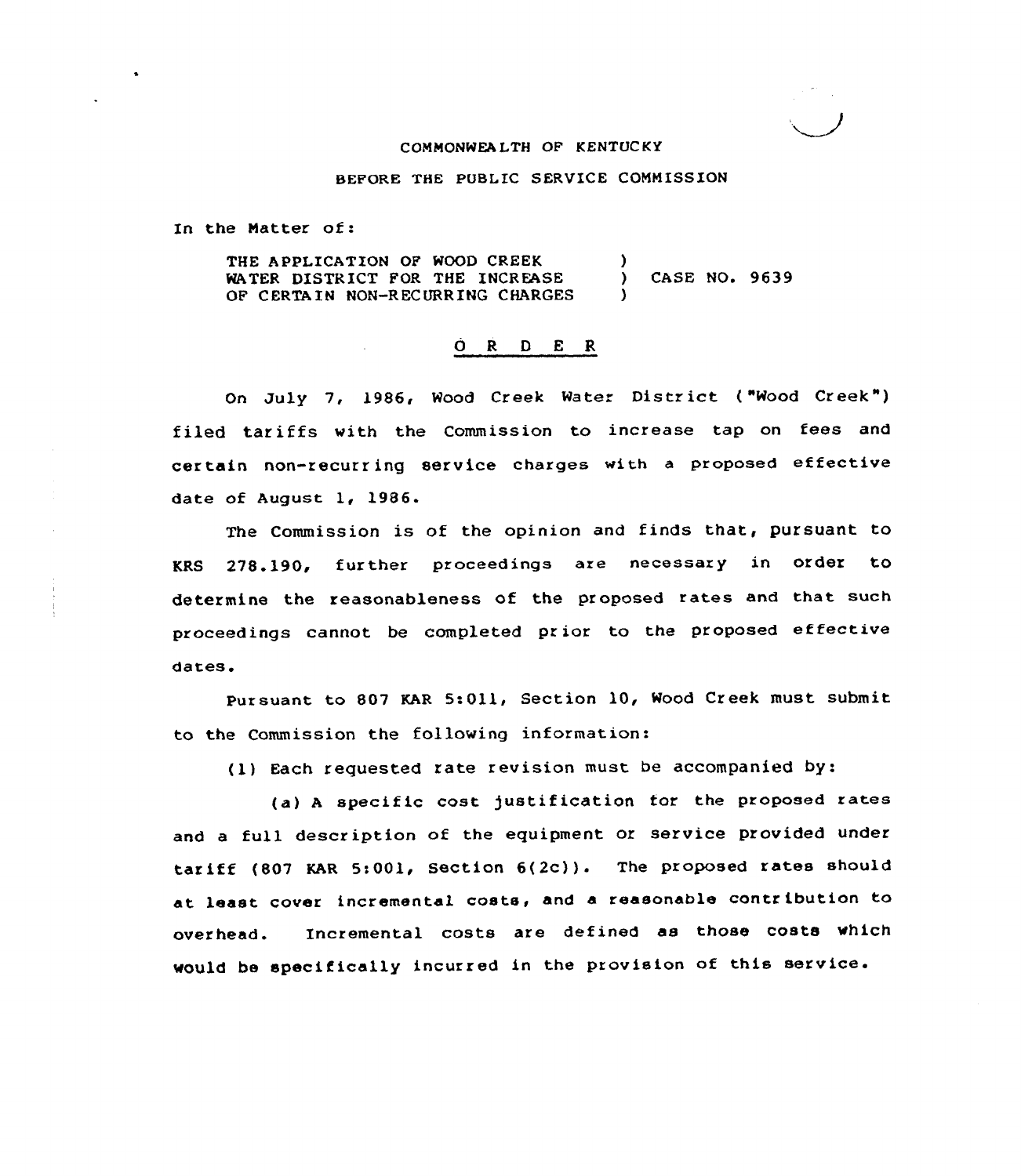(b) <sup>A</sup> copy of the public notice of each requested rate revision and verification that it has been made pursuant to 807 EAR 5:Oll, Section 8. In addition to the notice requirements contained in Section <sup>8</sup> of this regulation, the utility shall also mail a copy of its filing to the Attorney General's Consumer Protection Division. The Attorney General will then have 10 days to notify the Commission in writing if it requests <sup>a</sup> hearing in <sup>a</sup> particular case.

(c) <sup>A</sup> detailed statement explaining why the proposed changes could not have been included in the most previous general rate case, and why current conditions prevent deferring the proposed changes until the next general rate request.

(d) An impact statement identifying the group of customers affected by the proposed tariff. The impact statement shall identify potential as well as existing customers.

(e) <sup>A</sup> copy of the utility's income statement and balance sheet for a recent 12-month period.

(2) If the additional revenue to be generated from the proposed tariff revisions exceeds by <sup>5</sup> percent the total revenues provided by all miscellaneous and non-recurring charges for a recent 12-month period, the utility must file, in addition to the information set out in (1)(a) above, the following: An absorption test showing that the additional net income generated by the tariff filing will not result in an increase in the rate of return (or other applicable valuation methods) to a level greater than that which was allowed in the most recent rate case. Any general rate increases received during the 12-month period must be

 $-2-$